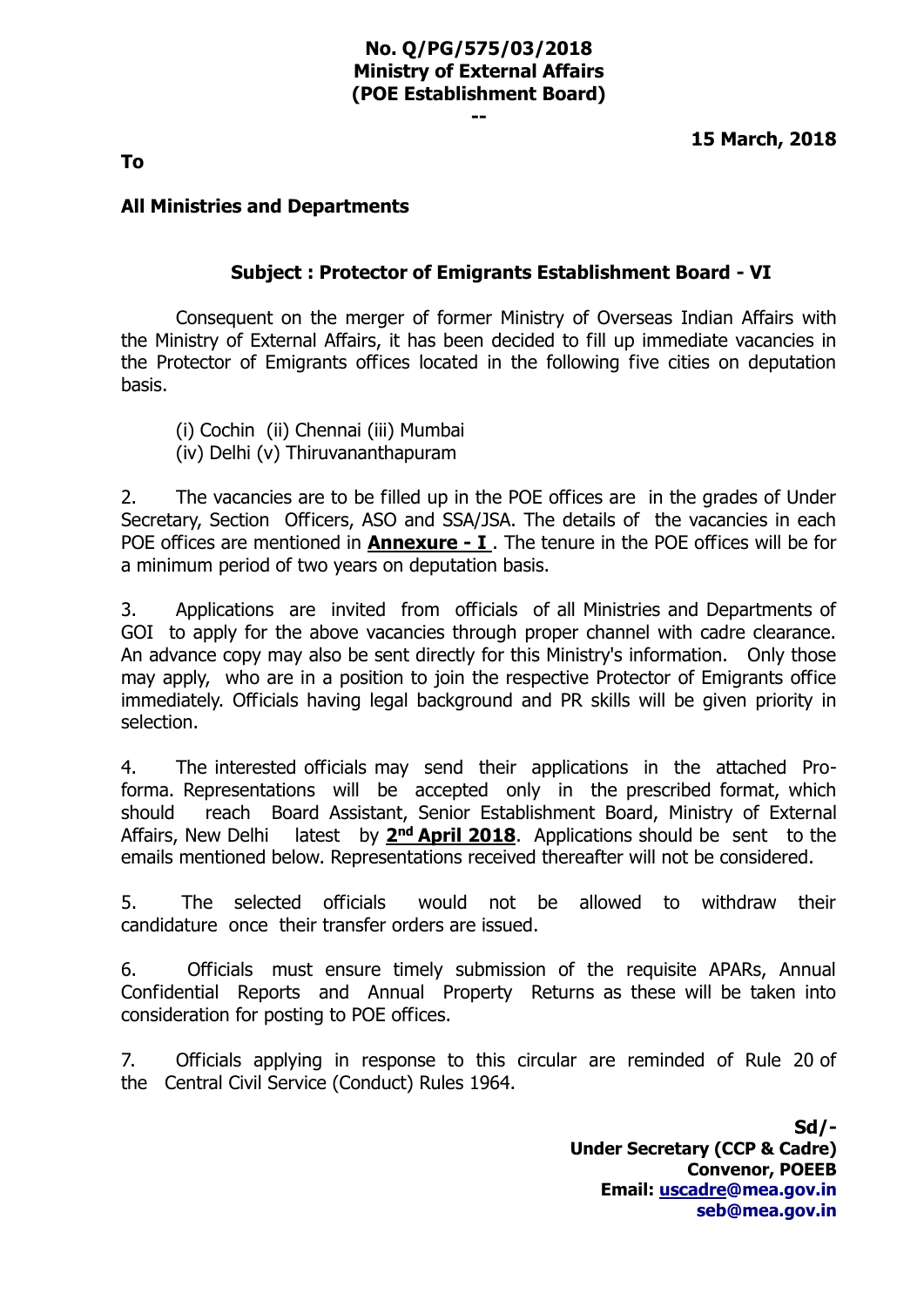# **Ministry of External Affairs (Administration Division)**

## **Representation Proforma for officials seeking transfer to POE Offices**

(*Tick whichever is applicable*)

- [ ] Protector of Emigrants Head of Office (US level)
- [ ] Section Officer/PS
- [ ] ASO/PA
- [ ] SSA/JSA

#### 1. **Personal Particulars**:

| a            | Full name and designation                     |  |
|--------------|-----------------------------------------------|--|
| $\mathbf b$  | Present scale of Pay & Grade pay              |  |
| $\mathbf{C}$ | Post applied for                              |  |
| d            | Date of birth                                 |  |
| e            | Educational qualification                     |  |
| $\mathbf f$  | Present deployment & place of posting         |  |
| g            | Date of joining Hqrs (MEA) in case of return  |  |
|              | from posting abroad (if applicable)           |  |
| $\mathbf{h}$ | Details of leave availed (type and duration)  |  |
|              | during the last two years                     |  |
| $\mathbf{i}$ | Details of previous posting abroad,<br>if     |  |
|              | applicable, and within India                  |  |
| $\mathbf{i}$ | In case of individuals from Ministries other  |  |
|              | than MEA applying as deputation official, the |  |
|              | Cadre to which you belong / Parent Ministry   |  |

# 2. **Details of Previous Postings abroad and in India, if applicable**:

| <b>Hqrs/Station</b> | <b>Classification</b> | Period of stay with dates |  |  |  |  |
|---------------------|-----------------------|---------------------------|--|--|--|--|
|                     |                       |                           |  |  |  |  |
|                     |                       |                           |  |  |  |  |
|                     |                       |                           |  |  |  |  |
|                     |                       |                           |  |  |  |  |
|                     |                       |                           |  |  |  |  |
|                     |                       |                           |  |  |  |  |

# 3. **Details of Recall/Disciplinary proceedings if any - with reasons for recall and date of recall**:

# 4. **Preferences for a minimum of three Cities , with reasons if any**: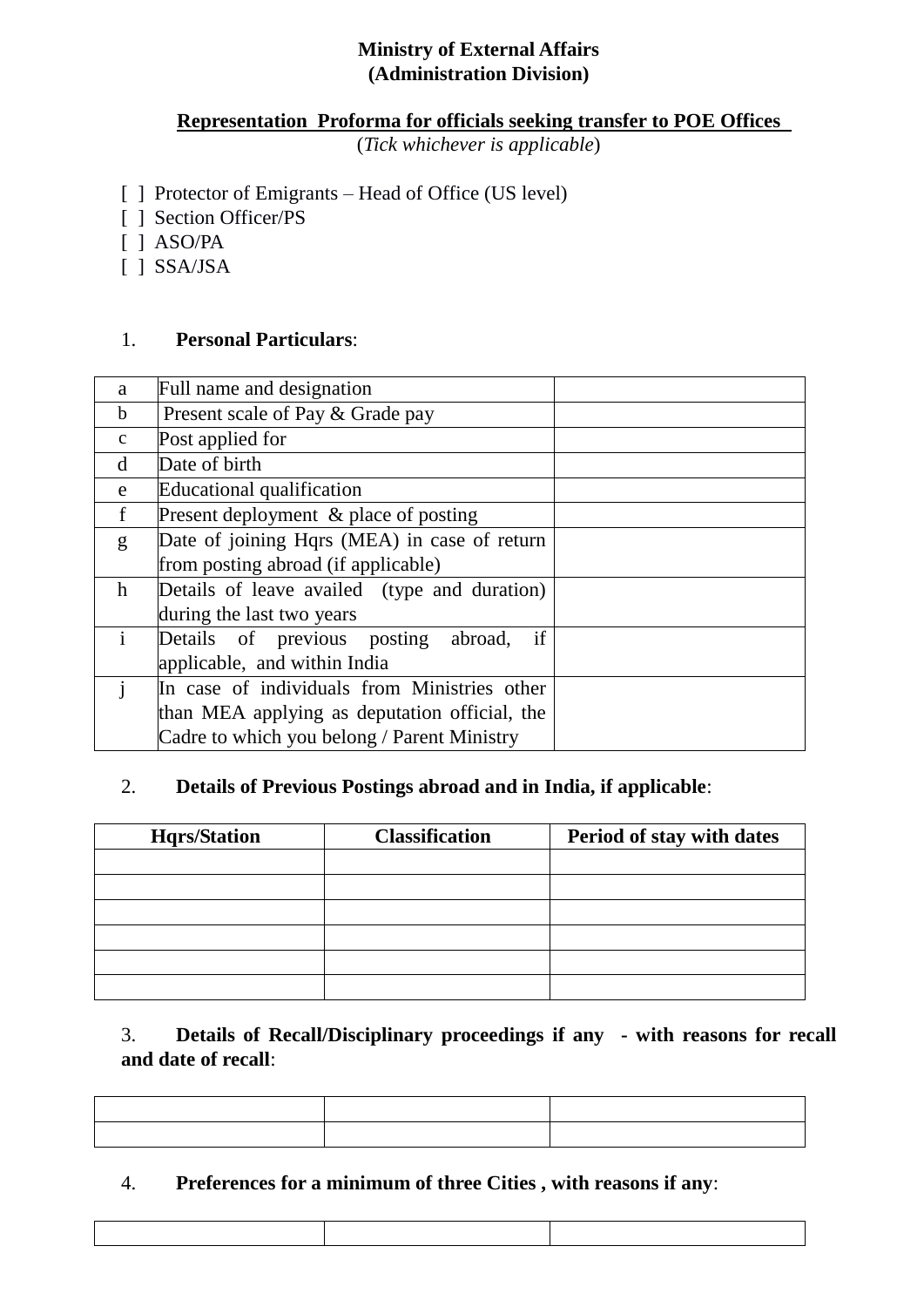- 5. **Date of submission of APAR 2016-17**…………………………….. 6. **Name of Reporting and Reviewing officer**……………………………..
- 7. **Date of submission of Annual Property Return for 2017**…………………..

#### **Signature of the applicant**

#### **Signature of the HOM/HOP/HOC/HOD**

I am fully aware of the working conditions at the Protector of Emigrants. I am willing to be deployed in any POE office, even that has not been indicated as my choice in the application on initial transfer or either during the duration of my tenure in a POE office. I understand that transfer to POE offices is being decided in public interest and Ministry's own administrative and functional needs. I agree to abide by the decision and will not ask for review of the decision.

Date \_\_\_\_\_\_\_\_\_ Place………....

S**ignature of Applicant**

Mobile No………………….. e-mail.................................................

**Recommendation of HOM/HOP/HOD** ……………………………………………………………………………..

……………………………………………………………………………..

**Signature of HOM/HOP/HOD**